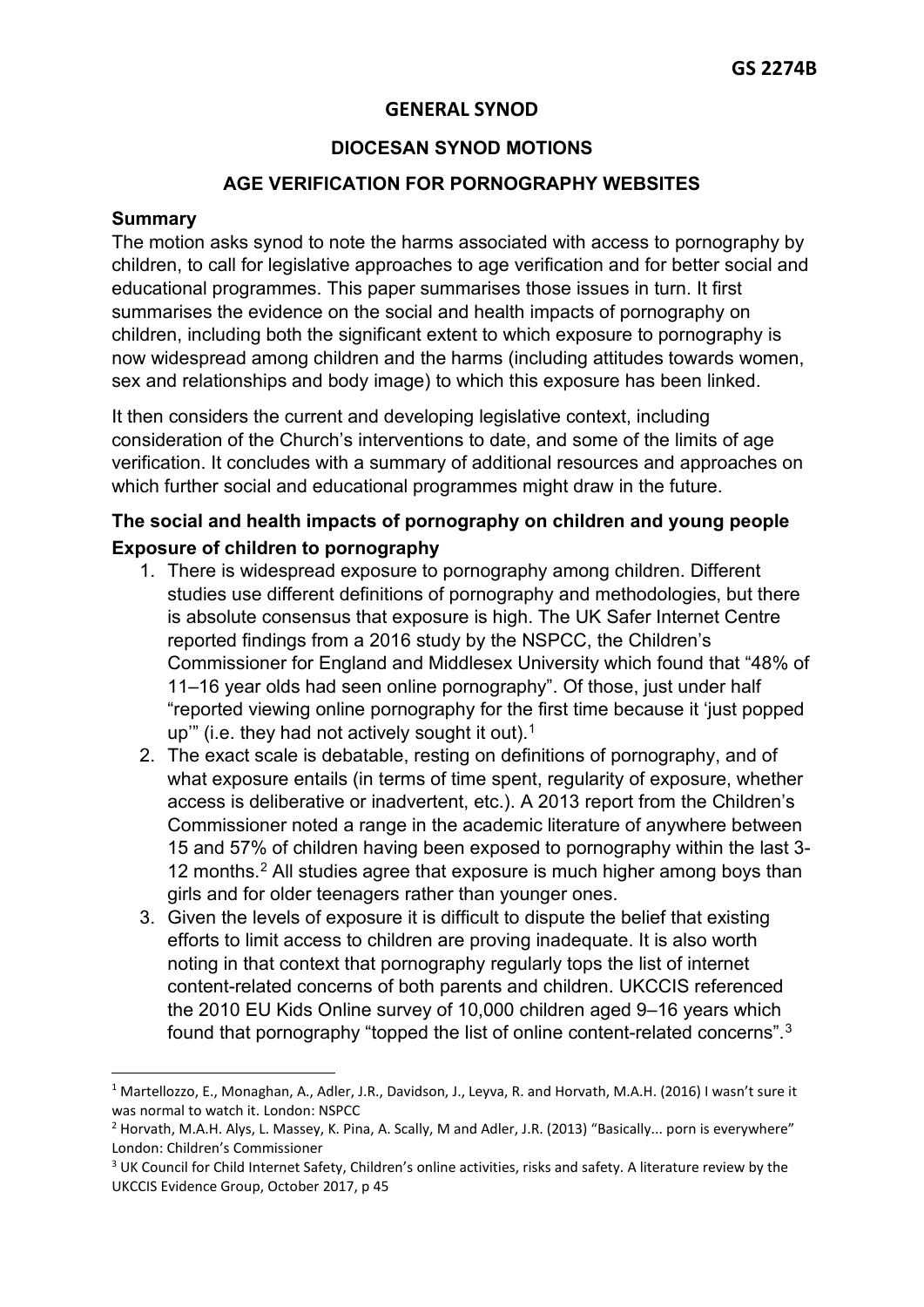4. It is unclear whether pornography is more extreme and violent today than in the past, but it is indisputable that children's access to pornography is fundamentally different from that of previous generations because of the prevalence of these materials on the internet and the relative ease by which those materials can be accessed. Ofcom's figures show that 87% of 14 year olds and 93% of 15 year olds own a smartphone.[4](#page-1-0)

# **The impacts of pornography on children and young people**

- 5. It is always difficult to establish definitive causal links between potentially harmful products and other social and health impacts. However, a string of studies have now linked pornography to unrealistic attitudes towards sex and body image in teenagers and to misogynistic attitudes, including treating women as sex objects.<sup>[5](#page-1-1)</sup> Several studies have found that exposure to sexualised material was related to the likelihood of young people engaging in more sexualised behaviour because they perceived more social pressure to have sex.<sup>[6](#page-1-2)</sup> At the most extreme end several studies have identified links between violent and extreme pornography and violent behaviour, including coercive sexual behaviour.[7](#page-1-3)
- 6. It is also an issue of high concern among both children and parents. In written evidence submitted to the House of Commons Science and Technology Committee in 2019 Girlguiding reported from a survey of 1600 girls and young women that:

"70% of girls aged 13 to 21 thought the rise in online pornography contributes to women being treated less fairly".

And that, of girls aged 17 to 21:

- "80% thought it [pornography] encourages society to view women as sex objects:
- 78% felt it encourages gender stereotyping of girls/women and boys/men;
- 71% thought it normalises aggressive or violent behaviour towards women;
- 71% thought it gives confusing messages about sexual consent;
- 66% thought it puts pressure on girls to have sex before they are ready;
- 65% thought it increases hateful language used about/to women;

<span id="page-1-0"></span><sup>4</sup> OFCOM 'Children and parents: media use and attitudes report 2020/2021' https://www.ofcom.org.uk/ data/assets/pdf file/0025/217825/children-and-parents-media-use-and-<br>attitudes-report-2020-21.pdf

<span id="page-1-1"></span><sup>&</sup>lt;sup>5</sup> For a meta study summary of these reports see Martellozzo, E., Monaghan, A., Adler, J.R., Davidson, J., Leyva, R. and Horvath, M.A.H. (2016) I wasn't sure it was normal to watch it. London: NSPCC

<span id="page-1-2"></span> $6$  See e.g. Bleakley, A., Henessy, M. & Fishbein, M. (2011). A model of adolescents' seeking of sexual content in their media choices. Journal of Sex Research, 48, 309–315.

<span id="page-1-3"></span><sup>7</sup> Stanley, N., Barter, C., Wood, M., Aghtaie, N., Larkins, C., Lanau, A., Överlien, C. (2018). Pornography, sexual coercion and abuse and sexting in young people's intimate relationships: A European study. Journal of Interpersonal Violence, 33(19), 2919–2944. <https://doi.org/10.1177/0886260516633204>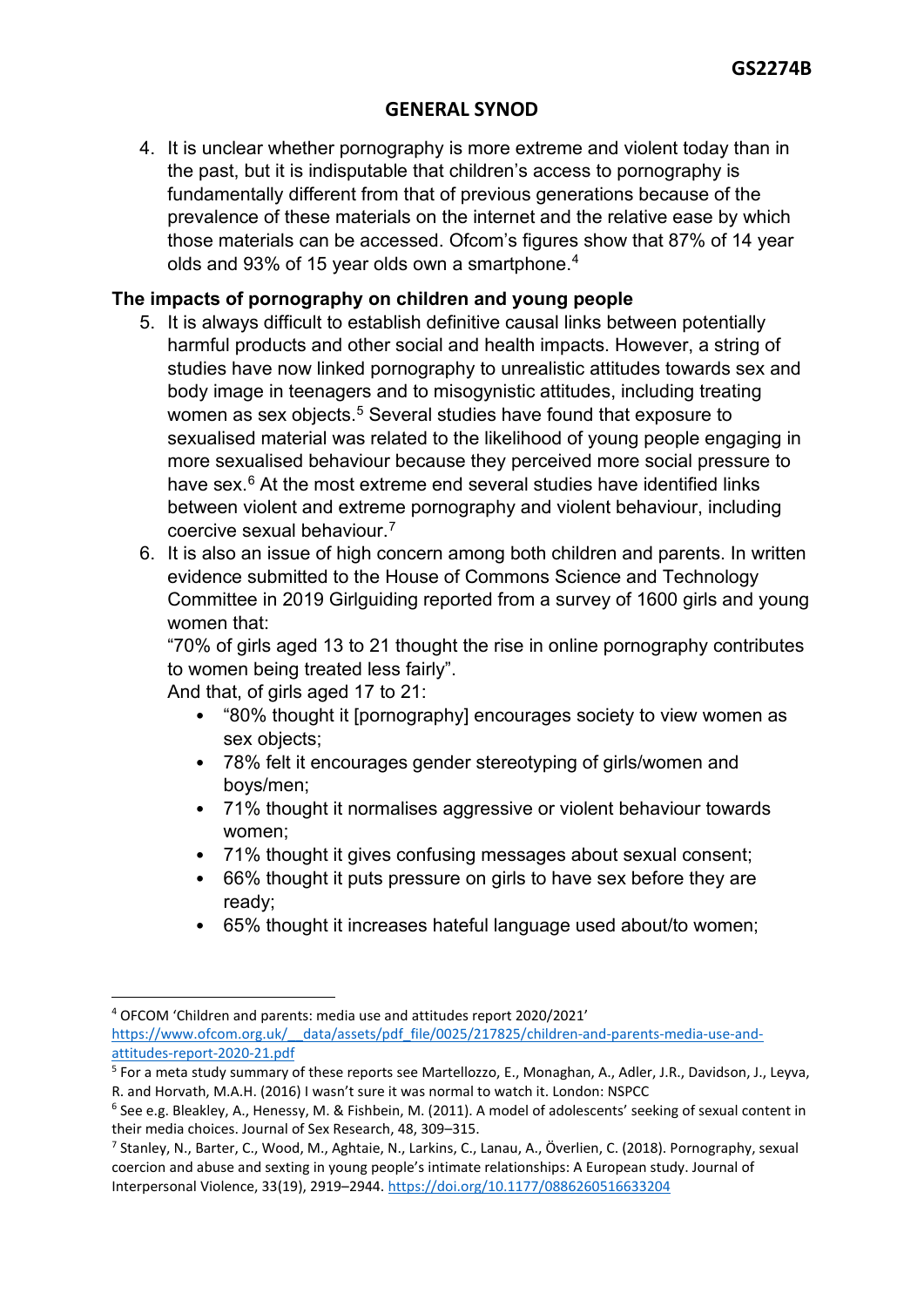• 53% thought it coerced girls into sex acts because boys are copying what they see in pornography".<sup>[8](#page-2-0)</sup>

# **The legislative context**

- 7. Age verification, and broader debates about the content and accessibility of pornography, has been the subject of intense public and political debate for many years. The Digital Economy Act 2017 sought to introduce age blocks among a number of other protections, but ran into criticism on multiple fronts and its key provisions in relation to pornography have not been enacted (that is to say the Act is on the statute books but the specific provisions that relate to pornography have never been brought into effect by the government).
- 8. Part 3 of the Digital Economy Act 2017 gave powers to an age-verification regulator to take action where a person is making pornographic material available. It has been criticised, however, on the basis that this targets only commercial pornography sites (the bigger corporate websites making revenue streams from pornographic content). It did not apply the same provisions to user-to-user or image search websites (i.e. social media sites on which pornographic content is posted or image hosting sites).
- 9. This is a significant flaw given that one 2019 survey of 1,000 16‐17-year-olds in the UK found a higher proportion viewing material on social media (63%) and search engines (51%), compared to dedicated pornographic websites  $(47\%)$ .<sup>[9](#page-2-1)</sup>
- 10.In relation to search engines one example of the flaw of not regulating in that space is that on Google, for example, rape and incest porn (and other highly violent and extreme content) is freely and easily accessible via a one-click search. Such a search provides images as well as links to numerous websites dedicated to rape and forced pornography.
- 11.It ought to be noted that there are a separate set of criticisms that have come from libertarian and other groups who are opposed to regulation on the basis of security and data sensitivity. Privacy advocates at the Open Rights Group argued that the collection of sensitive user data – a database of who requested access to what pornographic websites and when, would be inherently insecure and a target for hackers and blackmail.<sup>[10](#page-2-2)</sup> They also contested the desirability of state censorship of the internet more broadly.
- 12.Mindful more of the criticisms that it does not cover social media and image hosting sites, and with the benefit of several additional years of consultation and evidence, the government have introduced the Online Safety Bill (currently before parliament). This takes a broader approach to regulation,

<span id="page-2-0"></span><sup>8</sup> From written evidence submitted by Girlguiding to the Parliamentary Science and Technology Committee http://data.parliament.uk/writtenevidence/committeeevidence.svc/evidencedocument/science-andtechnology-committee/impact-of-social-media-and-screenuse-on-young-peoples-health/written/80608.html

<span id="page-2-1"></span><sup>9</sup> Thurman, N., & Obster, F. (2021). The regulation of internet pornography: What a survey of under-18s tells us about the necessity for and potential efficacy of emerging legislative approaches. Policy Internet, 13, 415–432. https://doi.org/10.1002/poi3.250

<span id="page-2-2"></span><sup>&</sup>lt;sup>10</sup> See their campaign website<https://www.ageverificationfacts.org.uk/> by Open Rights Group for details.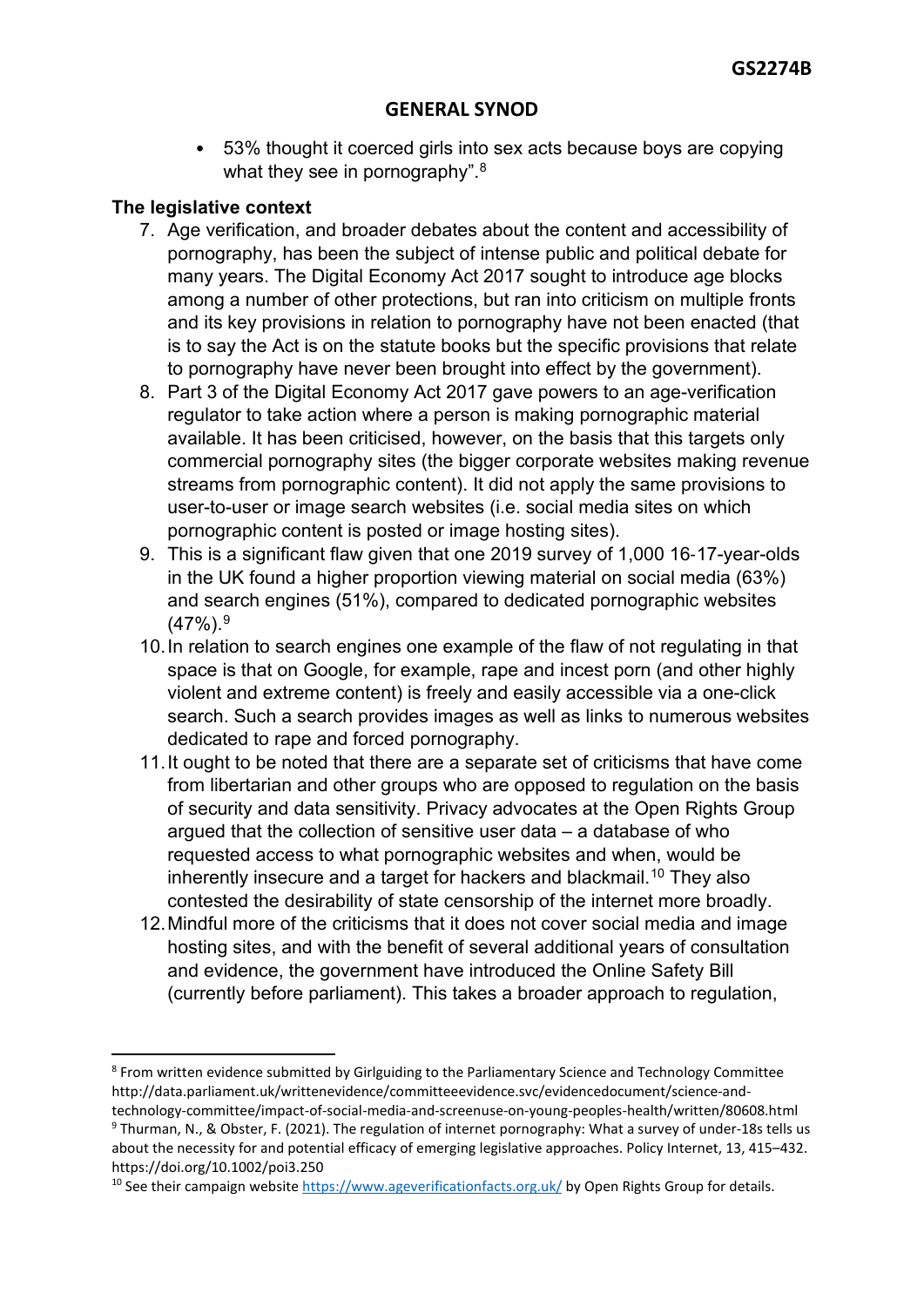including social media and search engines. It also introduces a new "duty of care" set of responsibilities on different platforms.

## **What the Church has done and is doing**

- 13.The Church has been actively engaged on these issues in parliament for several years, including providing MPA Council consultation responses to both the original Online Harms White Paper (on which the Online Safety Bill is based) and on the publication of the Age Appropriate Design Code (AAD).
- 14.After the government dropped the original plans for age verification in the Digital Economy Act 2017, Lords Spiritual were vocal supporters of Baroness Kidron's Private Member's 'Age Assurance (Minimum Standards)' Bill in the House of Lords. This Bill would have required Ofcom to produce a code of conduct that set out minimum standards for any system of age assurance.
- 15.Lords Spiritual intend to fully engage in scrutiny and supporting amendments to strengthen the proposed Online Safety Bill in respect of children and young people. To that end the Archbishop of York is a signatory to a letter from faith leaders' and children's advocates laying out the case for a string of amendments including:

**Protection for children wherever they are online, covering all** services likely to be accessed by children **Mandatory standards of privacy, security and efficacy of age checking** that is proportionate to risk and does not allow the sector to check their own homework

16.The Bishop of Oxford and his staff have been engaging with early scrutiny of the Bill and intend to follow its passage through the House of Lords.

#### **The limitations of age restrictions**

- 17.The introduction of age verification for access to websites containing pornography will not, on its own, completely safeguard children and young people under the age of 18 from being exposed to such content.
- 18.For one thing, the experience of other states that have brought in such restrictions are instructive. In France and Germany, despite legal requirements to introduce age restrictions and pressure from regulators, pornography platforms including major companies such as Pornhub (owned by MindGeek which has publicly stated its support for age verification, even developing its own age verification tool which has never been used) have failed to act in line with the new regulations. The Online Safety Bill does contain some enforcement mechanisms, including business disruption measures and fines for executives, but regulatory enforcement will not be easy, particularly given the often obscure ownership and control of corporations that focus on online content.
- 19.Another issue relates to concern that more people are accessing pornography in public rather than private spaces, where the content can be overlooked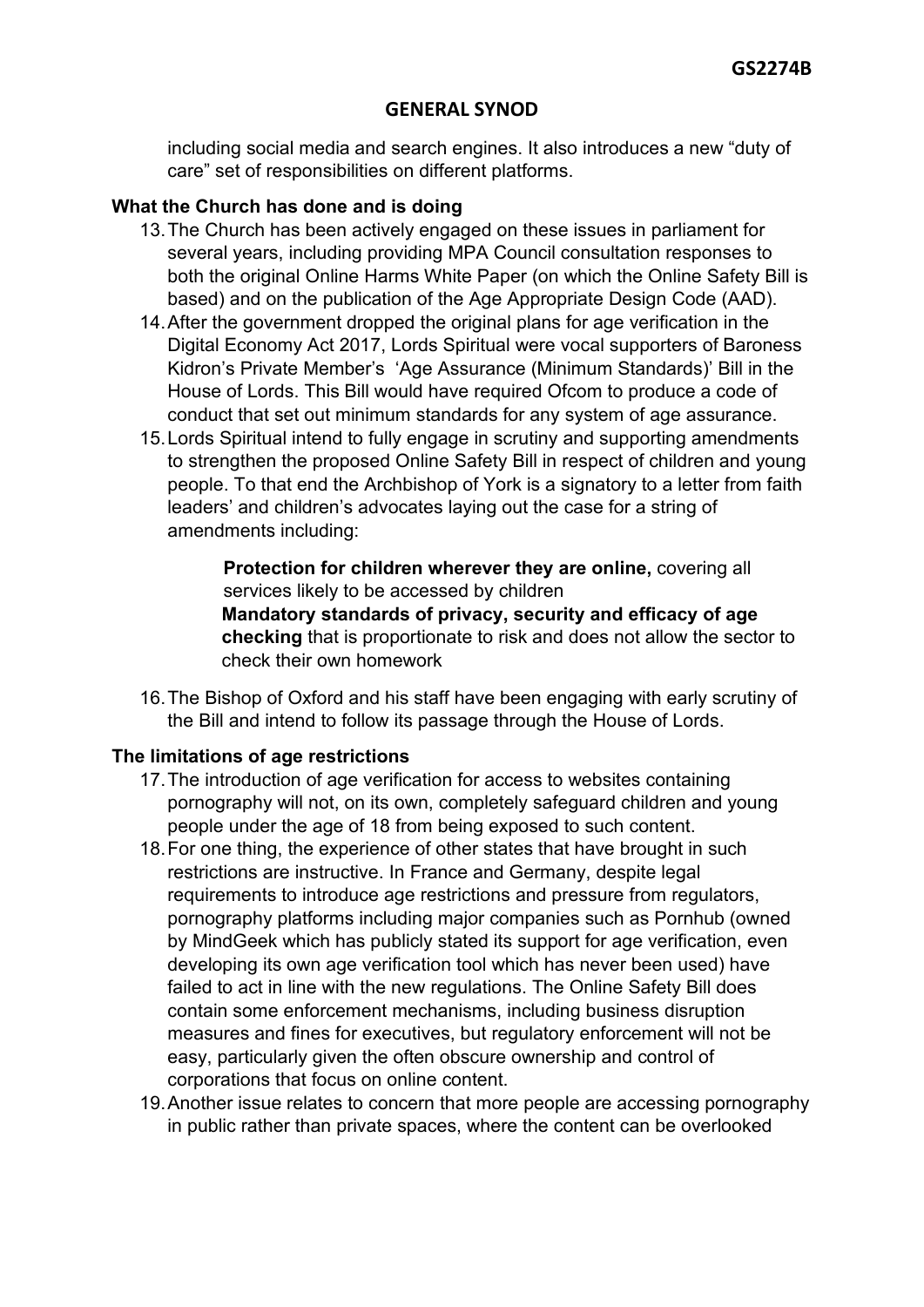overheard by anyone who is nearby, including children.<sup>[11](#page-4-0)</sup> On crowded public transport, for example, people watching pornography on a phone or a tablet, may give those in the vicinity no chance to avoid such content.

- 20.Similarly, children may be offered, or come across, pornography by being shown images or video by adults or older siblings or through having access to a shared space or a shared computer. Since some mainstream television programming (eg *Friends*) represents the consumption of pornography as an inevitable part of life and relationships, many children may expect that pornography is part of growing up and see no harm in trying to access it through older members of their family or peer group.
- 21.A third significant issue is that even children who have not accessed pornography themselves may be affected by the expectations and desires of others who have. There is particular concern about pressure to take sexually explicit images of themselves for others, which may be shared widely without consent, to engage in sexting, without perhaps knowing what particular words mean, and to become vulnerable to grooming and to revenge porn.
- 22.Research from The PHSE Association has shown that 'in the majority of cases, young people's first time viewing pornography was accidental. Over 60% of children aged 11-13 who had seen pornography said their viewing of it was unintentional'.<sup>[12](#page-4-1)</sup>

## **Additional or alternative approaches**

- 23.Age restriction is a useful tool in reducing exposure of children to pornography, but it is not a silver bullet in this regard. It will necessarily require other approaches, including within the education realm.
- 24.There is already good material on which to build in this respect. For example, the Department for Education's Statutory Guidance [https://assets.publishing.service.gov.uk/government/uploads/system/uploads/](https://assets.publishing.service.gov.uk/government/uploads/system/uploads/attachment_data/file/1019542/Relationships_Education__Relationships_and_Sex_Education__RSE__and_Health_Education.pdf) attachment\_data/file/1019542/Relationships\_Education\_\_Relationships\_and Sex Education RSE and Health Education.pdf (under Online and Media p.28) includes material that school children should know about including:
	- o the impact of viewing harmful content.
	- o that specifically sexually explicit material e.g. pornography presents a distorted picture of sexual behaviours, can damage the way people see themselves in relation to others and negatively affect how they behave towards sexual partners.
	- o that sharing and viewing indecent images of children (including those created by children) is a criminal offence which carries severe penalties including jail.

<span id="page-4-1"></span><sup>12</sup> See PSHE Association 'ADDRESSING PORNOGRAPHY THROUGH PSHE EDUCATION' [https://sexualhealth.cht.nhs.uk/fileadmin/sexualHealth/contentUploads/Documents/Teacher\\_Briefing\\_-](https://sexualhealth.cht.nhs.uk/fileadmin/sexualHealth/contentUploads/Documents/Teacher_Briefing_-_Addressing_Pornography_through_PSHE_Education_0.pdf) [\\_Addressing\\_Pornography\\_through\\_PSHE\\_Education\\_0.pdf](https://sexualhealth.cht.nhs.uk/fileadmin/sexualHealth/contentUploads/Documents/Teacher_Briefing_-_Addressing_Pornography_through_PSHE_Education_0.pdf) 

<span id="page-4-0"></span><sup>&</sup>lt;sup>11</sup> See e.g. BBC Magazine article 'Is it OK to watch porn in public' 14 January 2017 https://www.bbc.co.uk/news/magazine-38611265